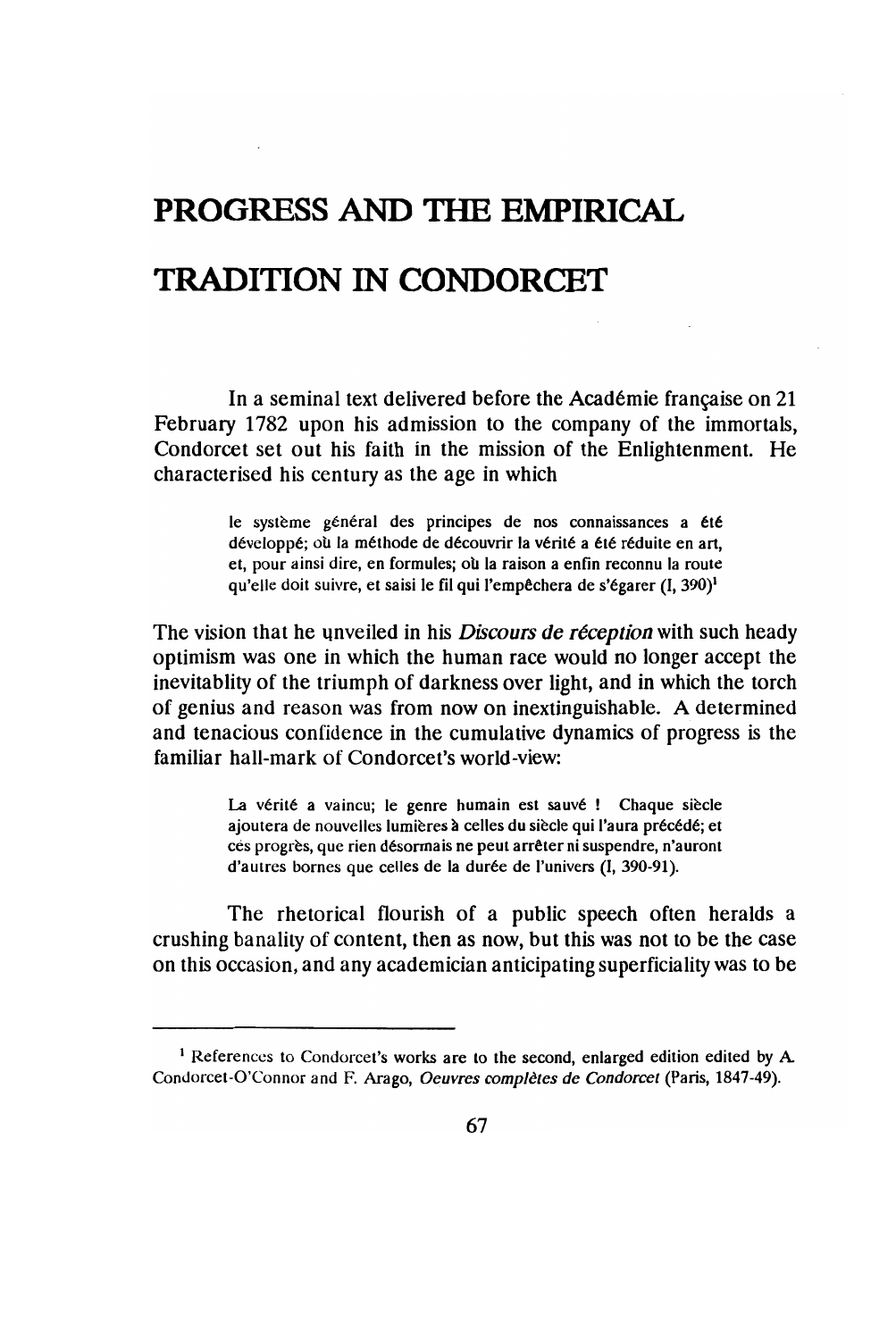pleasantly surprised. Condorcet's confidence in man's future well-being and prospcrily remained unshaken even when he was awaiting the guillotine some ten ycars later, as can be seen from the evidence of that extraordinary last work, his crowning achievement, the *Esquisse d'un tableau historique des progrès de l'esprit humain.* However, it was not sanguine. Outside Europe, prior to the American Revolution, the rest of thc world was still in darkness (VI, 237-38). Condorcet was not indifferent to the wounds that still bled, as his Academy speech made clear:

> Ne m'accusez pas d'être insensible aux maux de l'humanité; je sais que ses blessures saignent encore, que partout le joug de l'ignorance pèse encore sur elle; que partout où l'homme de bien jette ses yeux, le malheur et le crime viennent contrister sa vue el briser sa coeur (I, 394).

*Philosophes* could still be revolted by the human spectacle (VI, 244), but in the struggle betwcen error and truth, superstition and reason, light and darkness, the outcome was ultimately assured:

> L'ignorance et l'erreur respirent encore, il est vrai: mais ces monstres, les plus redoutables ennemis du bonheur de I'homme, trainent avec eux le trait mortel qui les a frappés; et leurs cris même, qui vous effraient, ne font que prouver combien les coups qu'ils ont reçus étaient sûrs et terribles (I, 395).

Thc historical stages of that victory, in the course of which the chains of intcllcctual and political oppression were to be finally broken, wcre set out in graphic detail in the ninth *epoque* of the *Esquisse* where Condorcet surveyed the implications of the giant leap forward to Enlightenmcnt taking placc between the Cartesian revolution and that other revolution that had culminated in the death of the *ancien regime* and the establishment of the First Republic. The progress of man's mind and that of man's liberty wcrc always for Condorcet closely interlinked processes, and one of the main purposes of the *Esquisse* was to show

> par quels degrés ce qui nous paraitraît aujourd'hui un espoir chimérique doit successivement devenir possible, et même facile; pourquoi, malgré les succès des préjugés, et l'appui qu'ils reçoivent de la corruption des gouvernements ou des peuples, la vérité seule doit obtenir un triornphe durable; par quels liens la nature a indissolublement uni les progrés des lumières et ceux de la liberté. de la vertu, du respect pour les droits naturels de l'homme (VI, 20).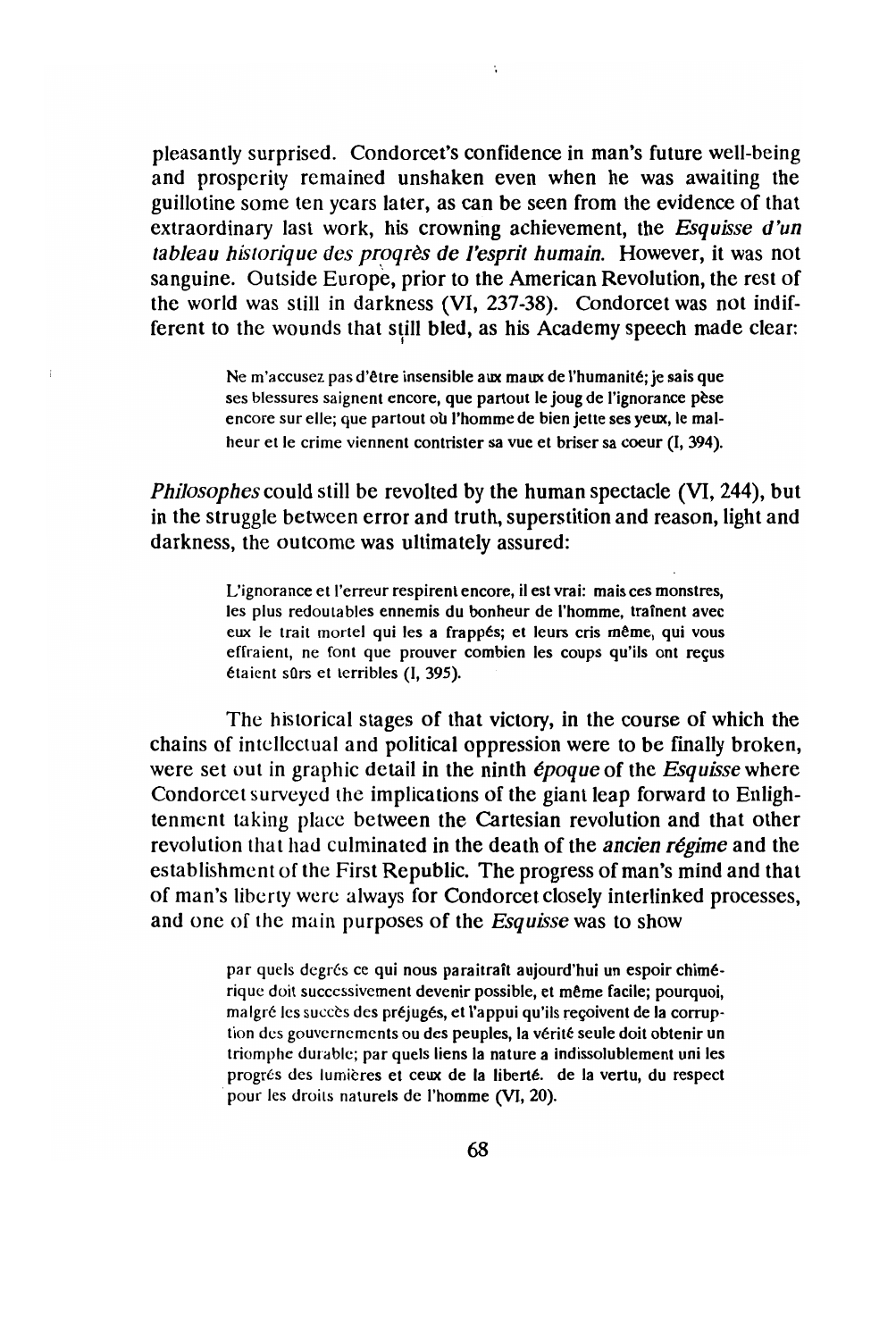The dystopic prophecies of Rousseau were discarded by Condorcet without compromise. The progress of the sciences and the arts offered no reason to fear for man's happiness, virtue and freedom. Condorcet confronted Rousseau's pessimism frequently - as, for example, in his commentary on Voltaire's *Le Mon*da*in* in his notes for the Kehl edition of the great man's works  $(IV, 233-37)$ .<sup>2</sup> That pessimism, itself grounded in despair at the consequences, as Rousseau had perceived them, of the scientific enterprise, was attacked by Condorcet with evidence drawn from the benefits that had accrued over the centuries as a consequence of the forces that Rousseau deplored most. The achievements of science, and particularly contemporary, post-Cartesian science, were for Condorcet real and beyond dispute. They were central to his notion of progress and to his uncompromising acceptance of the perfectibility of man's nature and of that better world that would be brought about through the beneficence of scientific endeavour.

In his *Discours de reception* he affirmed this credo in the following terms:

> Toute découverte dans les sciences est un bienfait pour l'humanité; aucun système de vérités n'est stérile. Nous avons recueilli les fruits des travaux de nos peres; gardons-nous de croire que ceux de nos contemporains puissent rester inutiles, et jouissons d'avance du bonheur qu'ils répandront un jour sur nos neveux, comme un père voit avec plaisir croître et s'élever l'arbre, dont l'ombrage doit s'étendre sur sa postérité. Il me serait facile de confirmer cette vérité. Témoin néessaire du progrès des sciences, je vois chaque année, chaque mois, chaque jour, pour ainsi dire, marqués également par une découverte nouvelle et par une invention utile. Ce spectacle, à la fois sublime et consolant, est devenu l'habitude de ma vie et une partie de mon bonheur (I, 391-92).

Much of what Condorcet bad to say about scientific progress related specifically to the dramatic discoveries emanating from great contemporary malhematical minds. In his notes for the Kehl *Voltaire* he catalogued the achievements of Bradley in the field of celestial mathematics, of d'AJcmbert who had advanced significantly the calculus

<sup>&</sup>lt;sup>2</sup> Condorcet edited the 70 volume Kehl edition of Voltaire's works (Paris, 1785-89) in collaboration with P.-A Caron de Beaumarchais, L.-P. Decroix and Letellier.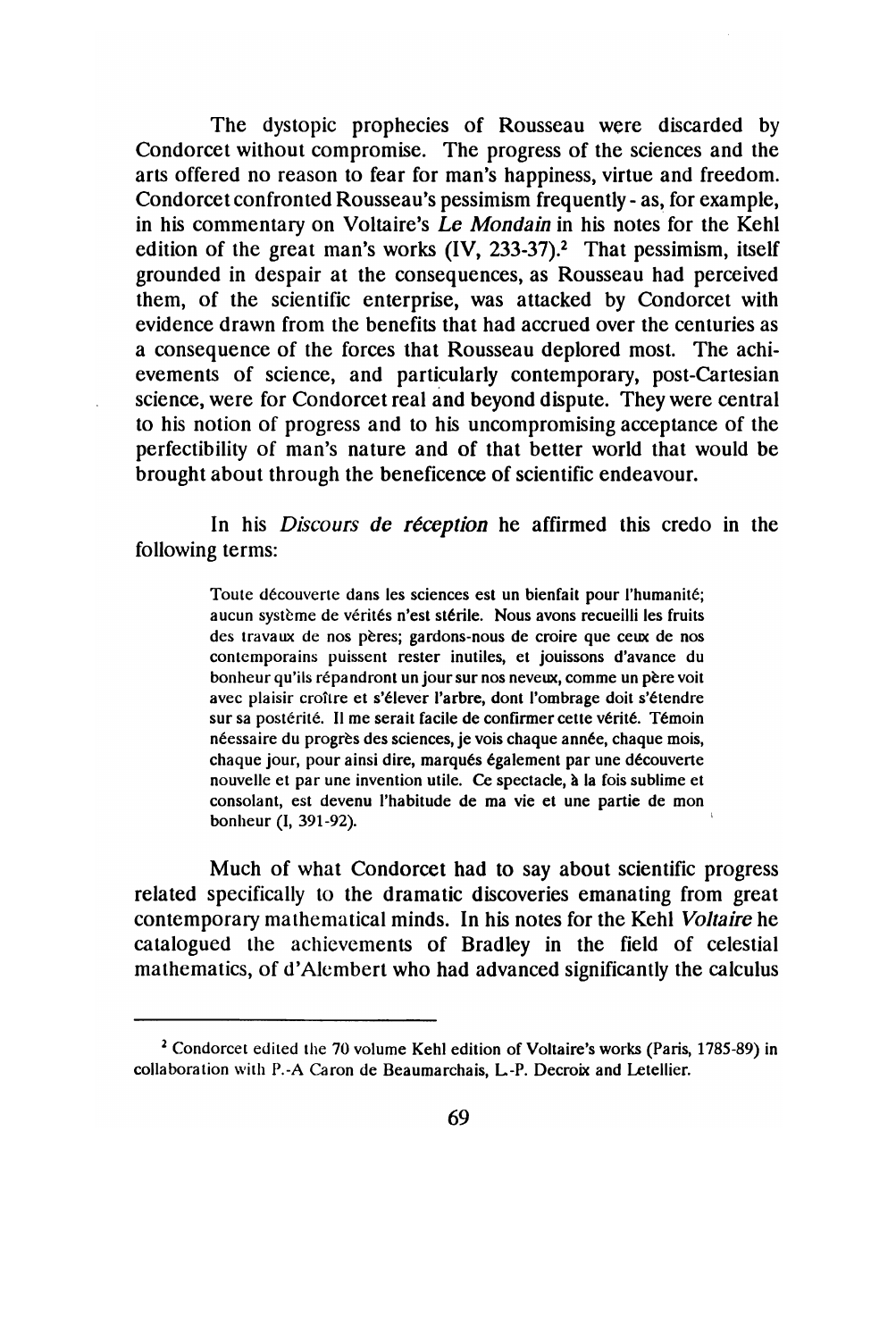of fluid mechanics, and who had also solved the problem of equinoetial precession inherited from Newton, of Bouguer who had elaborated the laws relating to the gradation of light waves, of Euler whose work had facilitated the discovery of acromatic lenses, of Rochon, Linnaeus, Franklin, Rouelle, Aubenton, Bernoulli, La Grange and others.

Condorcet's view of science was in essence Baconian: the foeus of its activity was man; its purpose was man's happiness and welfare; its operative prineiple the empirical path of rational enquiry based on the observation of nature; its vision of the scientific endeavour a universalist one. In another speech to the Académie française, in response to one given by the comte de Choiseul-Oouffier, on 26 February 1784, he reflected in distinctly Baconian terms on the interconnections and interdependence of the sciences (I, 439). His debt to Bacon was further acknowledged at great length in the *Fragment surl'Atlantide,* ou *efforts combinés de l'espèce humaine pour le progrès des sciences* towards the end of the *Esquisse* (VI, 598-599). Later in the same year, on 4 September, this time speaking to the Academie des sciences, Condorcetagain singled out Bacon's achievement in having taken the first hesitant steps towards a methodology of truth (VI, 186).

Together with Galileo and Descartes, Bacon formed part of that trio of colossi bestriding the old and the modern worlds to which Condoreet payed tribute in the eighth *epoque* of the *Esquisse.* Descartes deserved homage, 'malgré ses erreurs', for having encouraged thinkers to throw off the yokc of authority, but it was Bacon who had first unveiled the 'true method' of studying nature and penetrating its secrets: 'l'observation, l'expérience et le calcul' (VI, 168). The power of Baconian science and its Newtonian legacy as the driving force behind the astonishing progress made since the sixteenth century in physics, chemistry, biology, astronomy, botany. medicine and other 'hard' sciences were well understood by Condorcet, and it was an understanding that was shared by many of his predeccssors and contemporarics. Condorcet's distinctive contribution to mid and late-eighteenth-century applications of the English empirical legacy was his insight into the implications for the moral sciences, or what he called in the *Tableau général de la science*, *qui a*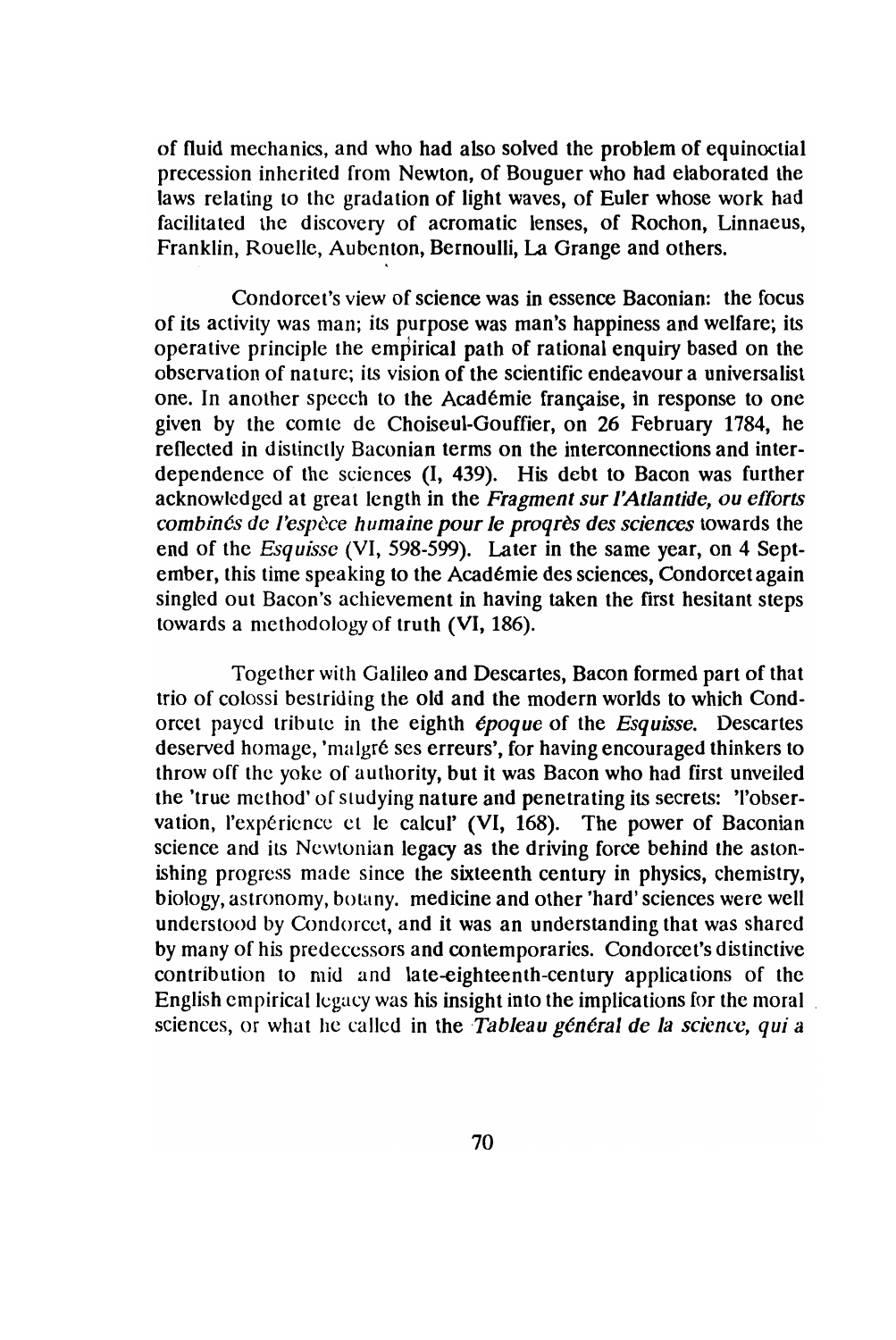pour objet l'application du calcul aux sciences politiques et morales, 'mathématique sociale  $(I, 540).$ <sup>3</sup>

The point was underlined in his Discours de réception. Moral, social and political areas of enquiry could advance only by being harnassed to the observation of facts, and their mathematical analysis:

> En méditant sur la nature des sciences morales, on ne peut, en effet, s'empêcher de voir qu'appuyées comme les sciences physiques sur l'observation des faits, elles doivent suivre la même méthode, acquérir une langue également exacte et précise, atteindre au même degré de certitude (I, 392).

In the moral and political extensions of an empirically based methodology lay the only authentic mechanism of progress, although Condorcet always conceded that the pace of that progress might be slow and tentative.

The marriage of science, and particularly mathematics, to the analysis of social phenomena led in Condorcet's thought to a consideration of a universal theory of knowledge and a universal language, and he speculated at length on these issues in the tenth *époque* of the Esquisse (VI, 270-72). Universal language, appropriately formulated, was to be the main tool of the new methodology for understanding the world, for rationally ordering our responses to its ever increasing complexities, and for ultimately guaranteeing the onward march of progress.

> Mais, comme à mesure que les faits se multiplient, l'homme apprend à les classer, à les réduire à des faits plus généraux; comme les instruments et les méthodes qui servent à les observer, à les mesurer avec exactitude, acquièrent en même temps une précision nouvelle; comme à mesure que l'on connaît, entre un plus grand nombre d'objets, des rapports plus multipliés, on parvient à les réduire à des rapports plus étendus, et les renfermer sous des expressions plus simples, à les présenter sous des formes qui permettent d'en saisir un plus grand nombre ... les vérités ... sont bientôt après developpées et prouvées par des méthodes qui ne sont plus au-dessus d'une intelligence commune (VI, 252-53).

<sup>&</sup>lt;sup>3</sup> Published after Condorcet's death in the Journal d'Instruction sociale (22 June and 6 July 1795).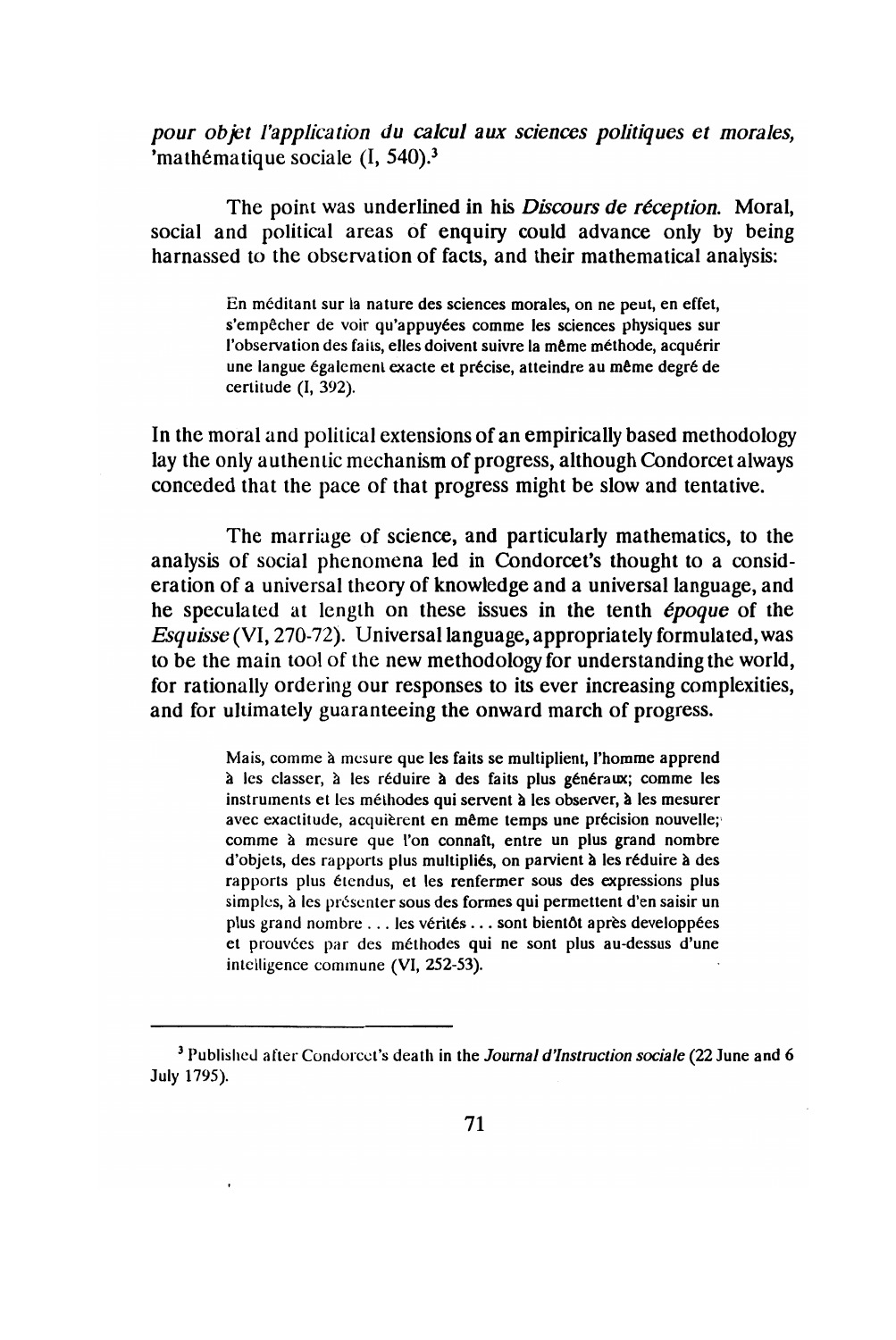The mission of science was being given a significantly new, humanised orientation in Condorcet's hands, and this expressed itself as a central article of faith in his *Discours de réception*. Progress in the physical sciences provided an unstoppable momentum to progress in the moral sciences, and minimised the risk of a relapse of modern society into the barbarity of the past. The union of the physical and the moral sciences would give to the latter an extended, and above all useful, field of enquiry that would have practical impact on individuals' lives, on the institutions that governed those lives and on human nature itself. The new 'social mathematics' would forge a dynamic relationship between the world of enlightened minds and the world of ordinary men and women.

Condorcet's Enlightenment addressed the problems of setting in place ways of transforming the future as well as ways of solving shorterterm problems by reforming the present and alleviating the burdens of the past.

> Le projet de rendre tous les hommes vertueux est chimérique; mais, pourquoi ne verrait-on pas un jour les lumières, jointes au génie, créer pour des générations plus heureuses une méthode d'éducation, un système des lois qui rendraient presque inutile le courage de la vertu ? ... Voyez, maintenant, d'un bout de l'Europe à l'autre, les hommes éclairés réunir tous leurs efforts pour le bien de l'humanité, et tourner vers cet objet seul toutes leurs forces avec un courage et un concert dont aucun siècle n'a donné l'exemple (I, 395, 397).

If Bacon had provided the model for enquiry and the first hesitant insights into the inter-relationships between the physical and the moral sciences, the structure of Condorcet's Enlightenment was firmly anchored, not so much to English science (although his admiration for Newton, for example, was unqualified, and the Newtonian influence on his thought is clearly discernible),<sup>4</sup> but to Bacon's successors in the field of epistemology, Locke and Hume. The characteristic feature of the progressivist enterprise of the Enlightenment, and the explanation for the startling advances that had taken place in the modern age, lay for Condorcet in the abandonment of 'systems'. Condorcet's aborrence of

<sup>&</sup>lt;sup>4</sup> See my forthcoming article in the British Journal for Eighteenth-Century Studies, "Condorcet and the English Enlightenment."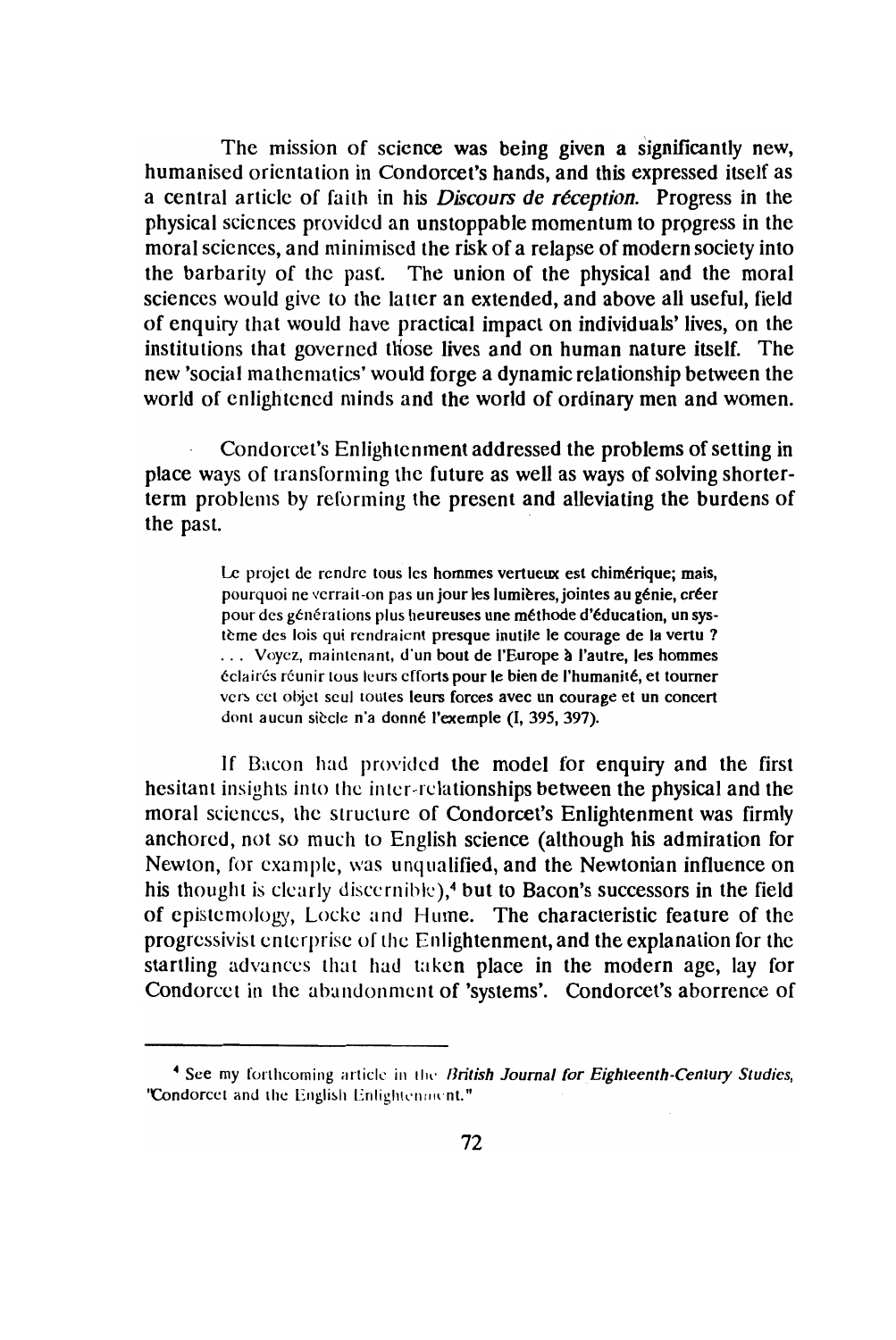metaphysical speculation constitutes a sustained *leit-motifin* his thinking, whether on the subject of science, politics, economics, legislative codes, canals, women, the abolition of the slave trade, or the rights of man. Locke had cured Voltaire of 'la manie des systèmes'  $(IV, 283)$ ; Franklin had demonstrated the need to link the world of abstract knowledge to 'les usages de la vie' (111, 417); Cartesianism, in so many ways for Condorcet a brilliant beacon on the route to Enlightenment, had to be replaced by 'une philosophie plus vraie' if the century's vision of progress was to be translated into transforrnative action.

It was to Locke that he turned in the quest for this 'truer philosophy'. Locke had shown the English 'la route qu'il faut suivre en metaphysique pour ne point s'egarer' (IV, 19). In the *Esquisse* Condorcel elaborated on the qualities of Lockean procedures that appealed to him. The precision of Locke's analysis of the origin of ideas in sensation, with its associated concentration on the relationship between ideas and words (what Locke called 'the great instruments of knowledge'), provided the key to the resolution of the problems posed by the incoherence and indeterrninacy of the phenomena of human experience. Locke had proved the link between inchoate perception and the operations of the mind on sensation, and in so doing had provided the means to guard against a danger that constantly haunted Condorcet, that of 'getting lost':

> que la perception se borne à une partie seulement de chacune de ces sensations composées. Il fait voir qu'en attachant un mot à chaque idée, après l'avoir analysée et circonscrite, nous parvenons à nous les rappeler constamment la même, c'est à dire, toujours formée des mêmes idées plus simples, toujours renfermées dans les mêmes limites, et par conséquent, à pouvoir l'employer dans une suite de raisonnements, sans jamais risquer de nous egarer (VI, 182-83).

Lockc's emphasis on 'epistemological modesty' was fully shared by Condorcet. Reason was a powerful tool of enlightenment, but useless when applied to the unanswerable questions of Panglossian-style metaphysics. In the *Eloge* de m. *Duclos* the folly of Cartesianism had bcen defined precisely as 'cette fureur de se croire obligé de rendre raison, bien ou mal, de tous les phénomènes' (II, 33). Above all, it was Locke's precept, set out in the *Essay concerning Human Understanding*,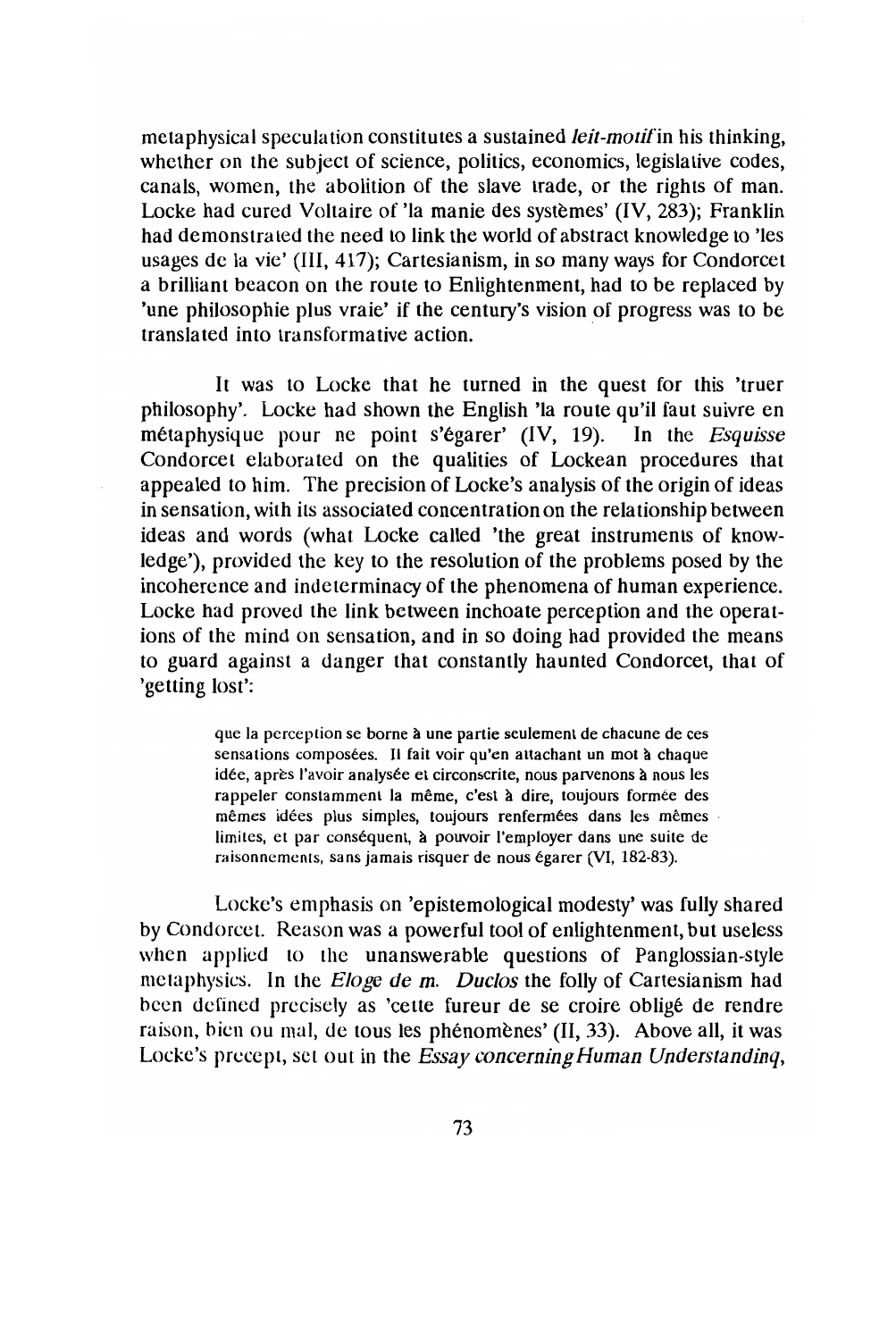that 'our business here is not to know all things, but those which concern our conduct',<sup>5</sup> that enabled Condorcet to define the real business of philosophe science and the necessarily delimited nature of its mission without undermining his own optimism and faith in the possibility of progress. Locke was the first to map out the frontiers of human knowledge and to determine the nature of the truths that it could embrace. Locke had argued, moreover, that scientific and philosophical enquiry should take on board the moral sciences. This was a dazzlingly illuminating concept for Condorcet:

> c'est en l'applicant à la morale, à la politique, à l'économie publique, qu'ils sont parvenus à suivre dans ces sciences une marche presque aussi sûre que celle des sciences naturelles; à n'y plus admettre que des vérités prouvées, à séparer ces vérites de tout ce qui peut rester encore de douteux et d'incertain; à savoir ignorer enfin ce qu'il est encore, ce qu'il sera toujours impossible de connaître (VI, 183).

Locke's method provided for Condorcet the 'universal instrument' to be applied to the discovery of truth across the whole range of human experience and enquiry, and the influence of Lockean epistemological procedures on Condorcet is incontrovertible, although it has to be said that while we know that Condorcet could read English texts in the original, our knowledge of what Condorcet actually did read of Locke's works is still a matter for speculation and informed assumption. What can be said is that his writings evoke Lockean precepts and formulations in ways that suggest an easy familiarity with the **Essay concerning Human Understanding.** In the light of that text, any appreciation of the impact on Condorcet of Lockean views on language as an instrument of analysis, on sensationalist theory, and above all on probability, must take us back once more to Condorcet's notes to his reception speech to the Academy. It was in the Discours de réception that he paid his most public tribute to Locke's role in establishing the methodological foundations of the moral and political sciences within fresh parameters of sensationalist psychology.

<sup>&</sup>lt;sup>5</sup> John Locke, An Essay on Human Understanding, edited by A. C. Fraser (Oxford, 1894): I, 31.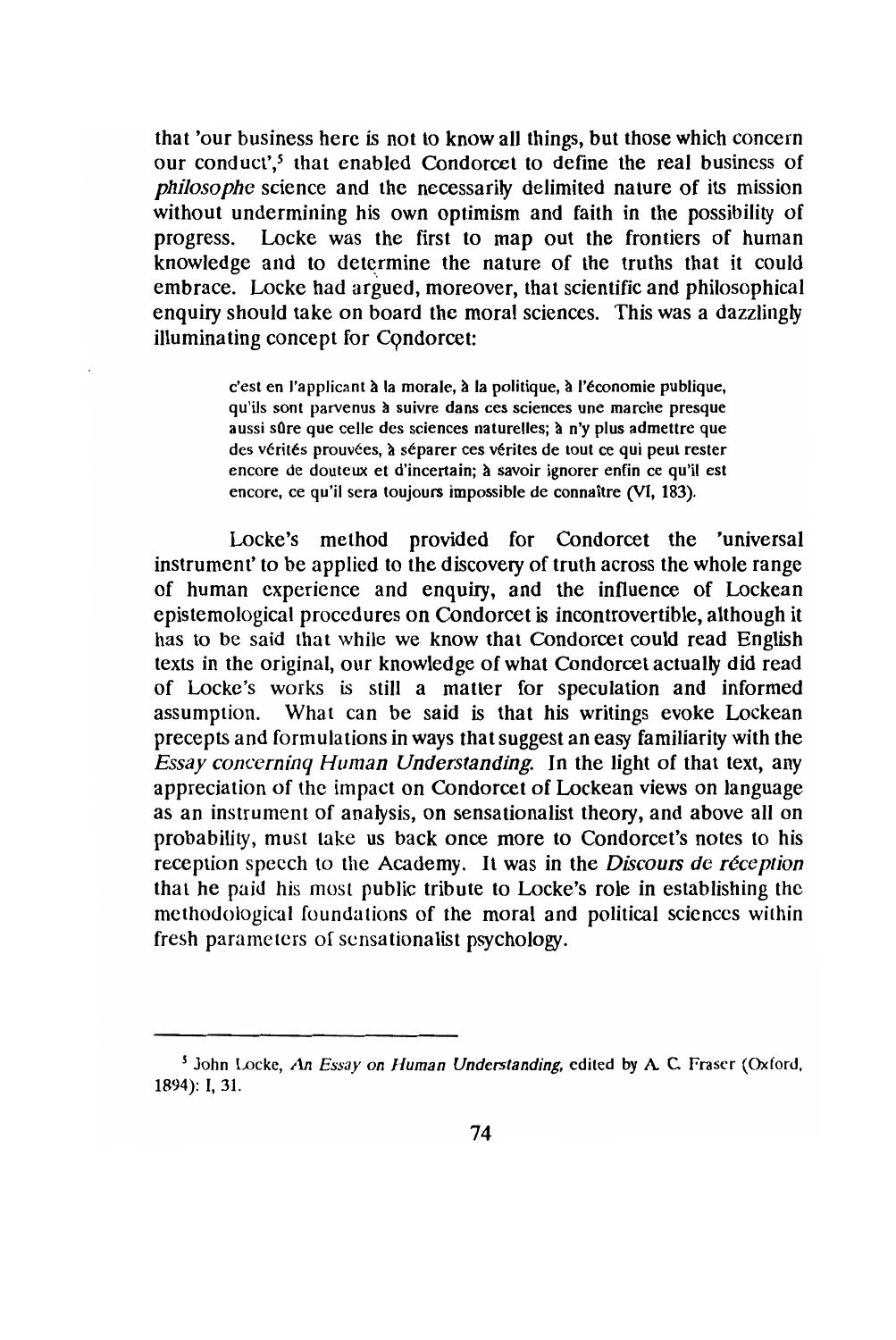He took up the key epistemological themes of the *Discours* in the *Esquisse* where he mapped out the path ahead for the Enlightenment, and finally drew out in some detail the implications for society of the new insights to be derived from the Lockean relationship between method and language, certainty and probability, mathematisation/classification and 'philosophical calculus'. It is here that the potential power of Condorcet's later application of Lockean epistemology to the social sciences and the imperatives of the moral universe is clearly spelled out:

> Ainsi l'analyse de nos sentiments nous fait découvrir, dans le développement de notre faculté d'éprouver du plaisir et de la douleur, l'origine de nos idées morales, le fondement des vérités générales qui, résultant de ces idées, déterminent les lois immuables, nécessaires du juste et de I'injuste; enfin, les motifs d'y conformer notre conduite, puises dans la nature même de notre sensibilité, dans ce qu'on pourrait appeler, en quelque sorte, notre constitution morale (UI, 183-184).

References to Locke abound in Condorcet's writings, but in addition to the *Discours*, there is one other text that deserves a special mention as evidence of Condorcet's understanding of Locke's significance, and that is the obituary that he wrote for Condillac soon after the latter's death on 2/3 August 1780. Most of the *philosophes* owed their knowledge of Lockean sensationalist psychology to Condillac's 1754 *Traite des sensations,* which was widely taught in the colleges in the second half of the eighteenth century. Condorcet's *Notice historique et critique sur Condillac* appeared in the *Journal de Paris* on 25 September 1780,<sup>6</sup> and it offered readers a tribute to Condillac's achievements that was at best luke-warm. However, one aspect of Condillac's work recommended itself to Condorcet, and that was Condillac's adherence to procedures that recalled Locke's 'plain, historical method' and the pioneering analytical methodology that had been instrumental in crystallising the link between ideas and their origins in sensation. Reviewing Condillac's life-work, therefore, Condorcet was reminded of how much Locke had achieved in fulfilling thc promise of the original Baconian vision *(Notice,* p. 237).

<sup>6</sup> Reference is to the text of this work edited by K. M. Baker, "Un eloge officieux de Condorcet: sa notice historique et critique sur Condillac," *Revue de synthèse* 3 (1967): 236-251.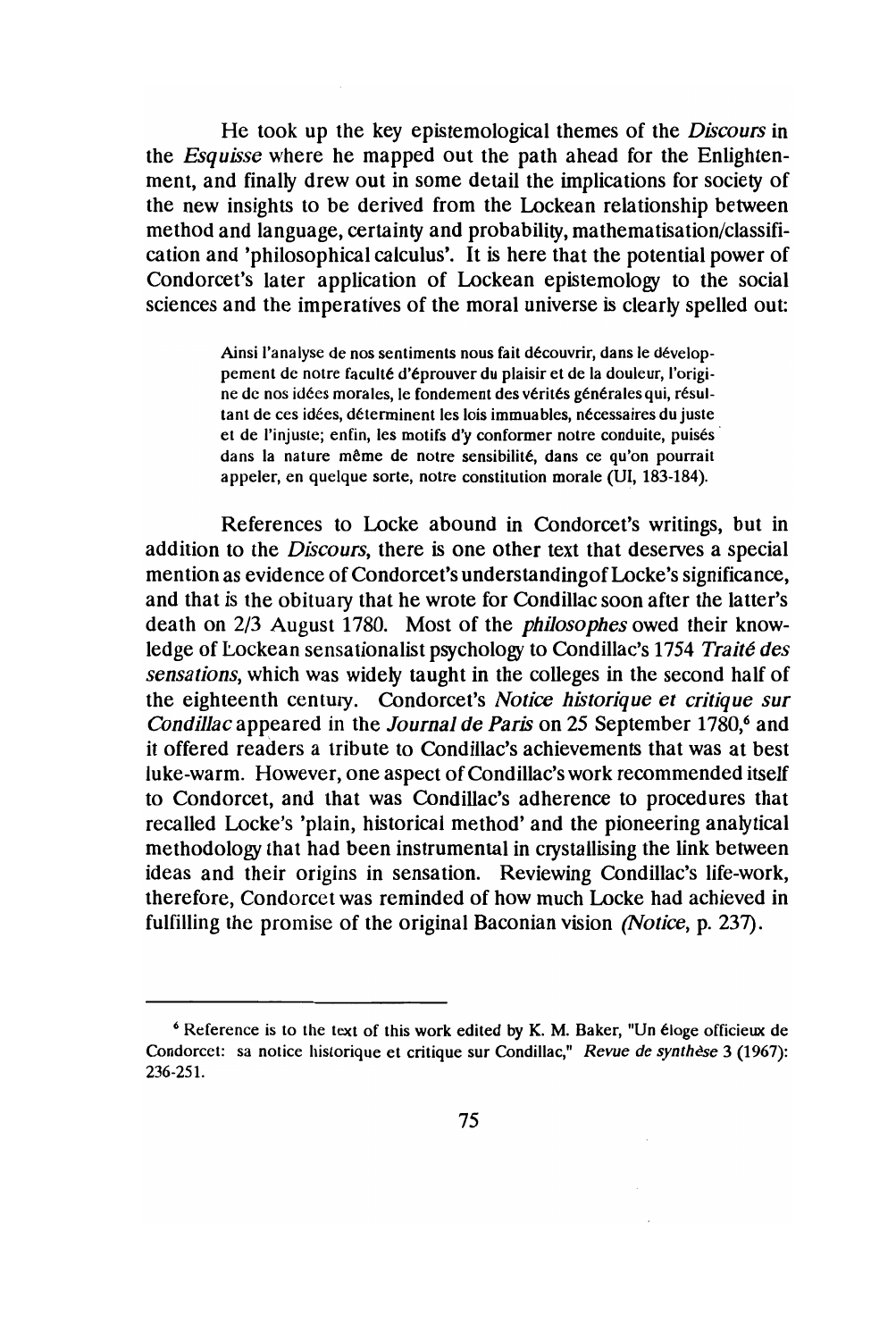Finally, there remains the testimony of the *Esquisse,* his final and perhaps most impressive declaration of faith in man's ability to progress. Here he made clear his debt to Locke in the context of his doctrine of moral sentiment. He opened his *tableau* with a portrait of primitive man as the one creature possessing the faculty of receiving sensations, of reflecting upon them, of analysing and recombining them meaningfully. The pleasure-pain principle engendered moral feelings and, eventually, relationships based on enlightened self-interest. The sensations became in this scenario the driving force behind man's painful climb out of the darkness of primitive pre-social life and his advance towards the light of civilisation:

> Ce progrès est soumis aux mêmes lois générales qui s'observent dans le développement des facultés chez les individus, puisqu'il est le résultat de ce développement, considéré en même temps dans un grand nombre d'individus réunis en société (VI, 12).

In the fifth  $\epsilon p \circ q u e$  he paraphrased in a capitalised text that seminal Lockean statement on innate ideas, tracing its source back to Aristotle:

> que nos idées même les plus abstraites, les plus purement intellectuelles, pour ainsi dire, doivent leur origine à nos sensations' (VI, 88).

If Aristotle had sown the seeds of the epistemological upheaval that flowed from that precept however, Locke's achievement had been to bring those sceds to a rcmarkable fruition:

> Ce fut plutôt l'aperçu d'un homme de génie, que le résultat d'une suite d'observations analysées avec précision, et combinées entre elles pour en faire sortir une vérité générale: aussi ce germe jeté dans une terre ingrate, ne produisit de fruits utiles qu'après plus de vingt siècles.

Locke had cnabled the human race to finally part company with the errors of its infancy, and in so doing his 'truer philosophy' had accelerated significantly the momentum of human progress  $(VI, 1-3)$ .

To set Condorcct's view of progress and enlightenmcnt within an English empirieal, and cssentially Lockean, tradition is not to dcny thc existence of other powerul, formative influences. Recent scholarship has